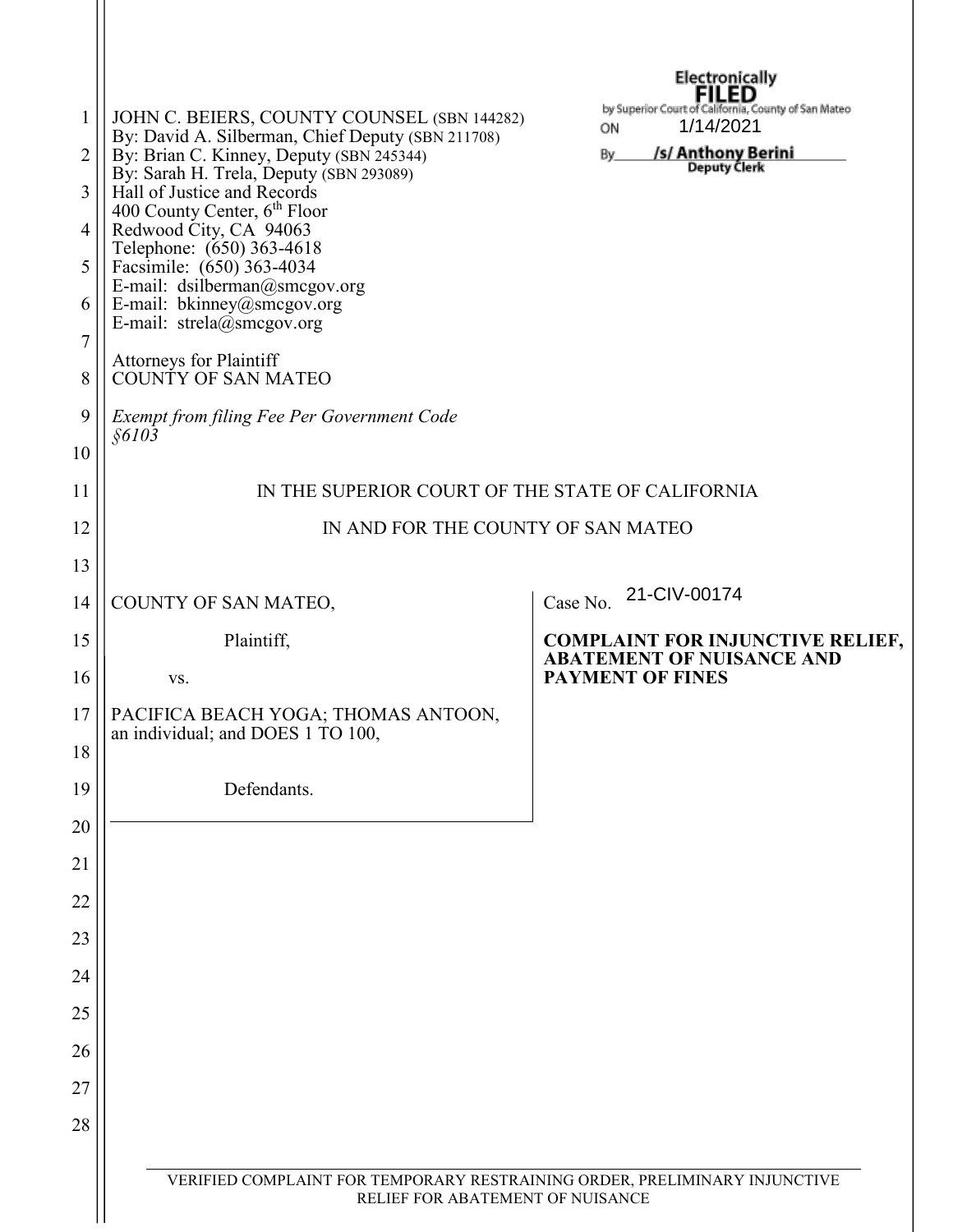Plaintiff, the County of San Mateo ("the County") alleges as follows:

### **INTRODUCTION**

1. The SARS-CoV-2 novel coronavirus ("COVID-19") has caused the most severe pandemic in a century, to date killing more than 28,000 people in California alone. While most County residents, businesses, and institutions have complied with Public Health Orders issued to control the spread of COVID-19, Defendants Pacifica Beach Yoga and its owner Thomas (Tommy) Antoon have chosen to flagrantly and repeatedly violate those Public Health Orders by operating unmasked group in-studio Bikram or "hot" yoga classes two to three times daily, where multiple patrons engage in physical activity within a single, super-heated room.

2. Currently, the County is at a critical time to slow the spread of COVID-19 because transmission and death rates attributed to the virus are high and Intensive Care Unit (ICU) capacity is low. The entire Bay Area is under a regional stay-at-home order that requires the closure of indoor gyms and fitness centers, including yoga studios. Defendants, however, have remained open for indoor yoga classes. Further, they have repeatedly failed to require employees and patrons to wear face coverings while inside Pacifica Beach Yoga. County code enforcement officers and local law enforcement have repeatedly attempted to explain to Defendants that their conduct poses grave risks to public health, requested voluntary compliance with Public Health Orders, and attempted to incentivize Defendants' compliance through administrative fines and other efforts short of seeking relief from this Court. But rather than comply with the Public Health Orders, Defendants have repeatedly flouted them and refused to cease indoor yoga sessions. Defendant Antoon has been outspoken about not requiring patrons to use face coverings, frequently advertising on social media about mask-free yoga classes. On January 5, 2021, Defendant Antoon declared to County staff that "I'll never close," the citations "ain't worth a f<sup>\*\*\*"</sup> because the County will "never get a nickel," and "I don't give a f\*\*\*" whether County code enforcement officers "live or f\*\*\*ing die."

28 3. Defendants have thus clearly shown they will continue to conduct daily indoor and unmasked group yoga sessions despite the risk of spreading COVID-19 or the potential of incurring additional fines for violating Public Health Orders. Defendants' insistence to conduct these daily sessions poses an ongoing and immediate risk of irreparable harm to the public health and safety in San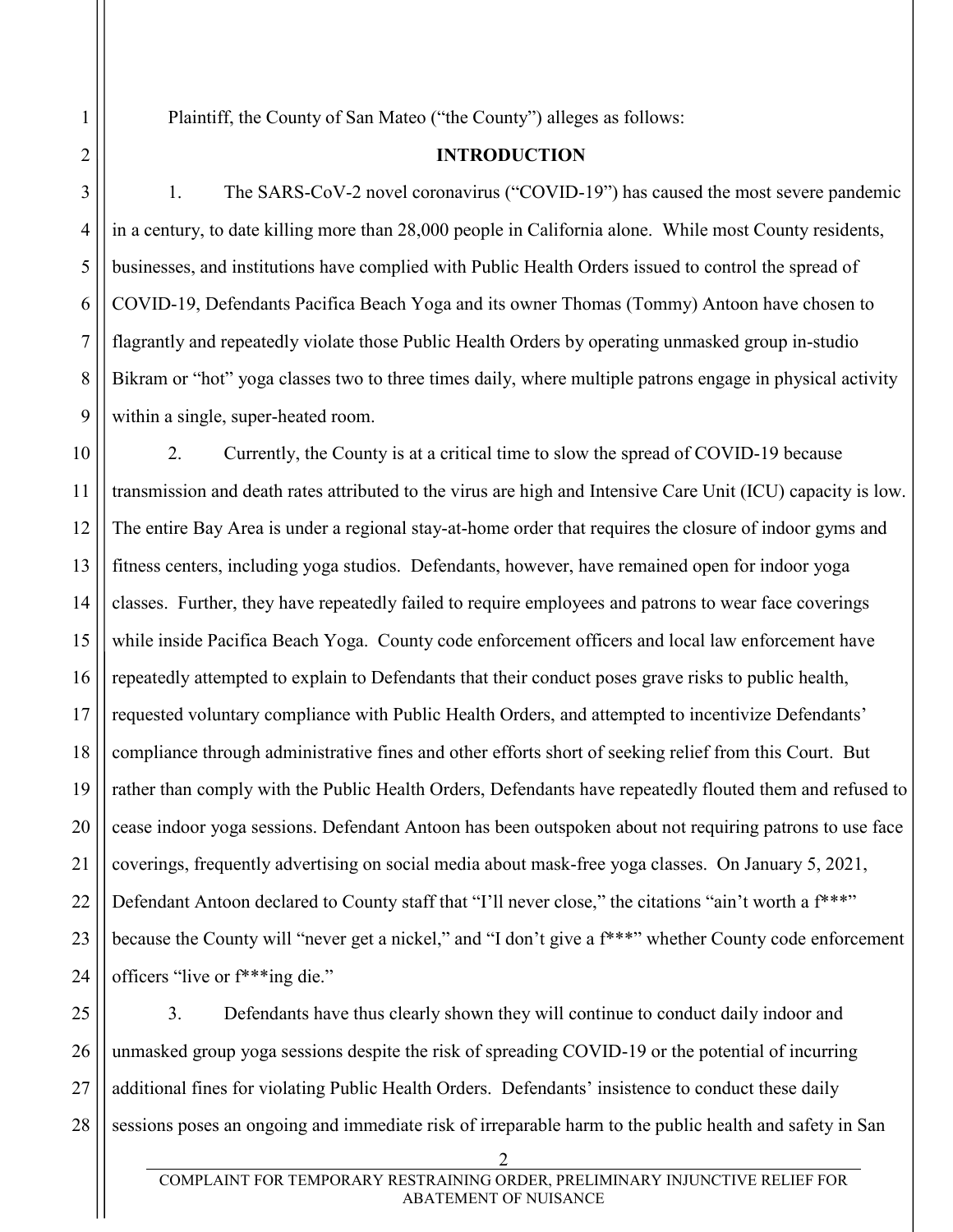1 2 3 Mateo County and across California. Accordingly, the County now asks this Court to enjoin Defendants' violations, order that they comply with all applicable Public Health Orders, including the immediate termination of its indoor yoga sessions, and pay the fines levied against them for violating those orders.

**THE PARTIES**

5 6 4. Plaintiff COUNTY is, and at all times relevant herein, a charter county and a political subdivision of the State of California.

7 8 9 5. Defendant, PACIFICA BEACH YOGA, is and at all times relevant herein has been, a limited liability company operating within the County of San Mateo, located at 1615 Oceana Boulevard, Pacifica, CA.

10 11 6. Defendant THOMAS (TOMMY) ANTOON, is, and at all times relevant herein has been, the owner of PACIFICA BEACH YOGA.

7. Defendants, named as Does 1-100 are, and at all times relevant herein have been owners, operators, property owners, franchisees, employees, or agents each of the Defendants were and now are the agents, officers, employees, members, representatives, or alter egos of PACIFICA BEACH YOGA.

15 16 17 8. Defendants, named as Does 1-100, inclusive, are sued under fictitious names pursuant to Code of Civil Procedure § 474, for the reason that their true names and capacities are presently unknown to Plaintiffs.

18 19 9. Plaintiffs will amend the Complaint to identify the true names and capacities of such Defendants if and when ascertained.

20 21 10. Plaintiffs are informed and believe, and on that basis allege, that each of the Doe Defendants is responsible in some manner for the nuisance and violations at issue in this action.

22 23 24 25 26 11. Plaintiffs are informed and believe, and on that basis allege, that at all times relevant to this action, each of the Defendants were and now are the agents, officers, employees, members, representatives, or alter egos of one or more of the remaining Defendants, and in doing the activities alleged in this Complaint, were acting within the scope of their authority as agents, officers, employees, members, representatives, or alter egos with the permission and consent of the remaining Defendants.

27 ///

4

12

13

14

28 ///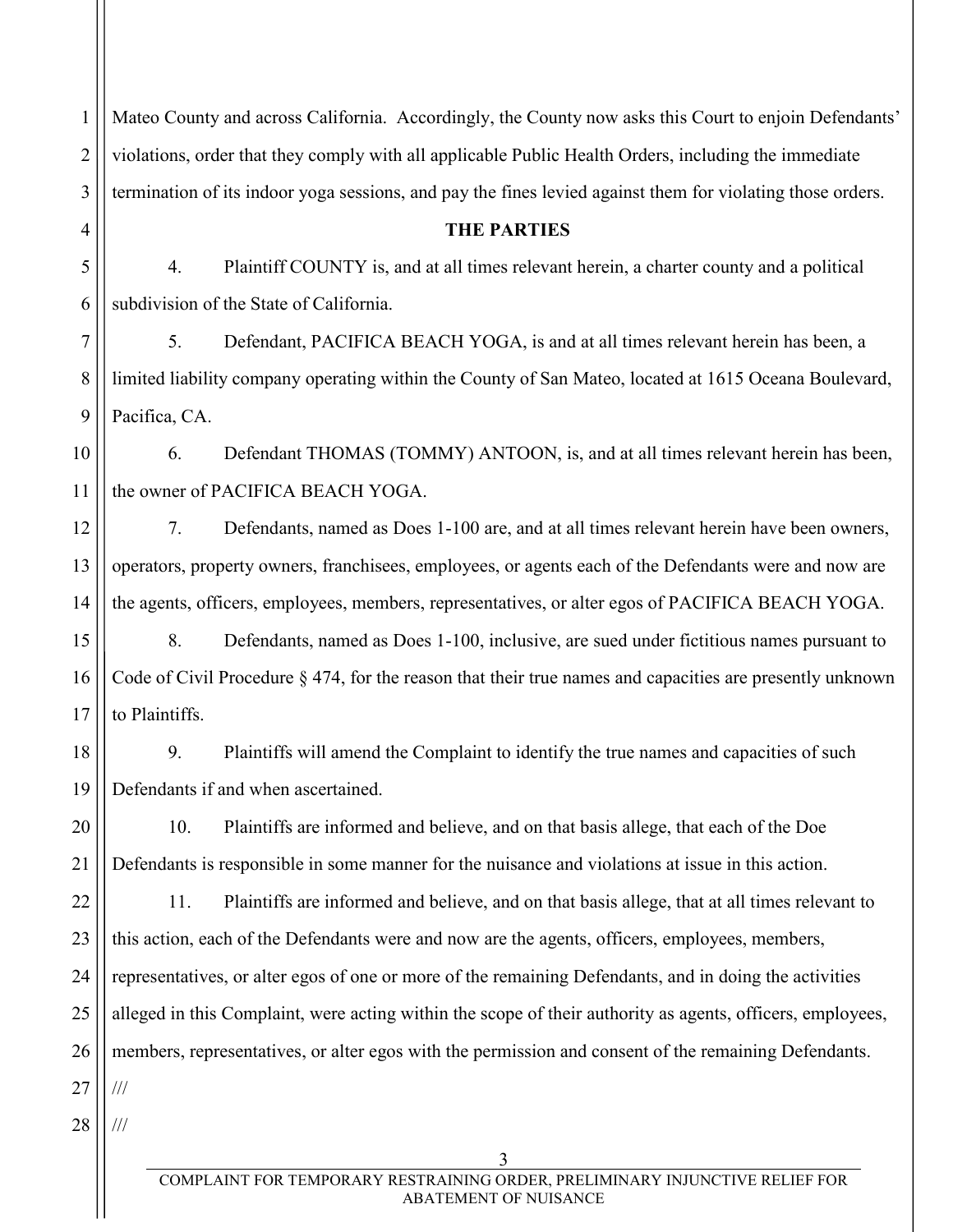| 1              | <b>FACTUAL ALLEGATIONS</b>                                                                                  |  |  |
|----------------|-------------------------------------------------------------------------------------------------------------|--|--|
| 2              | The COVID-19 Pandemic                                                                                       |  |  |
| 3              | 12.<br>COVID-19 is the viral disease caused by SARS-CoV-2, which refers to the novel                        |  |  |
| $\overline{4}$ | coronavirus currently spreading throughout the world.                                                       |  |  |
| 5              | The World Health Organization (WHO) declared COVID-19 a pandemic on March 11,<br>13.                        |  |  |
| 6              | 2020. That declaration remains in effect.                                                                   |  |  |
| 7              | 14.<br>The United States Department of Health and Human Services, the National Institutes of                |  |  |
| 8              | Health, the California Department of Public Health, and the County Public Health Department refer to        |  |  |
| 9              | COVID-19 as a pandemic.                                                                                     |  |  |
| 10             | 15.<br>COVID-19 is highly contagious. Current scientific knowledge indicates that it spreads                |  |  |
| 11             | primarily by respiratory droplets and aerosols through the air. It is often spread by people exhibiting no  |  |  |
| 12             | symptoms (asymptomatic) or prior to exhibiting symptoms (presymptomatic). Symptoms include fever,           |  |  |
| 13             | difficulty breathing, and fatigue. COVID-19 can lead to pneumonia and ultimately death.                     |  |  |
| 14             | Even if a person exercising feels healthy, he or she can transmit COVID-19 either before<br>16.             |  |  |
| 15             | symptoms appear (presymptomatic) or without ever experiencing symptoms (asymptompatic).                     |  |  |
| 16             | Symptom screening is insufficient to prevent transmission.                                                  |  |  |
| 17             | 17.<br>Until enough members of the public are vaccinated, the best way to protect the public                |  |  |
| 18             | from COVID-19 is to undertake risk mitigation measures to prevent transmission and infection, such as       |  |  |
| 19             | avoiding indoor gatherings, wearing face coverings, keeping sufficient physical distances, and avoiding     |  |  |
| 20             | heavy breathing near others while indoors.                                                                  |  |  |
| 21             | As described below, Public Health Orders are in effect throughout the County and State.<br>18.              |  |  |
| 22             | But even with those orders, the ongoing ravages of COVID-19 are alarming. As of January 12, 2021,           |  |  |
| 23             | statewide there have been at least 2,747,288 COVID-19 cases and 30,513 deaths, of which at least            |  |  |
| 24             | 29,664 cases and 268 deaths occurred among County residents. As of January 12, 2021, public health          |  |  |
| 25             | authorities have confirmed at least 22.9 million total cases in the United States, and over 381,000 deaths. |  |  |
| 26             | Experts consider this outbreak the worst public health epidemic since the influenza outbreak of 1918.       |  |  |
| 27             | Recent case numbers suggest the outbreak is worsening. On January 7, 2021, there were<br>19.                |  |  |
| 28             | more than 4,000 COVID-19 deaths in the United States—the most virus-related deaths the country has          |  |  |
|                | 4                                                                                                           |  |  |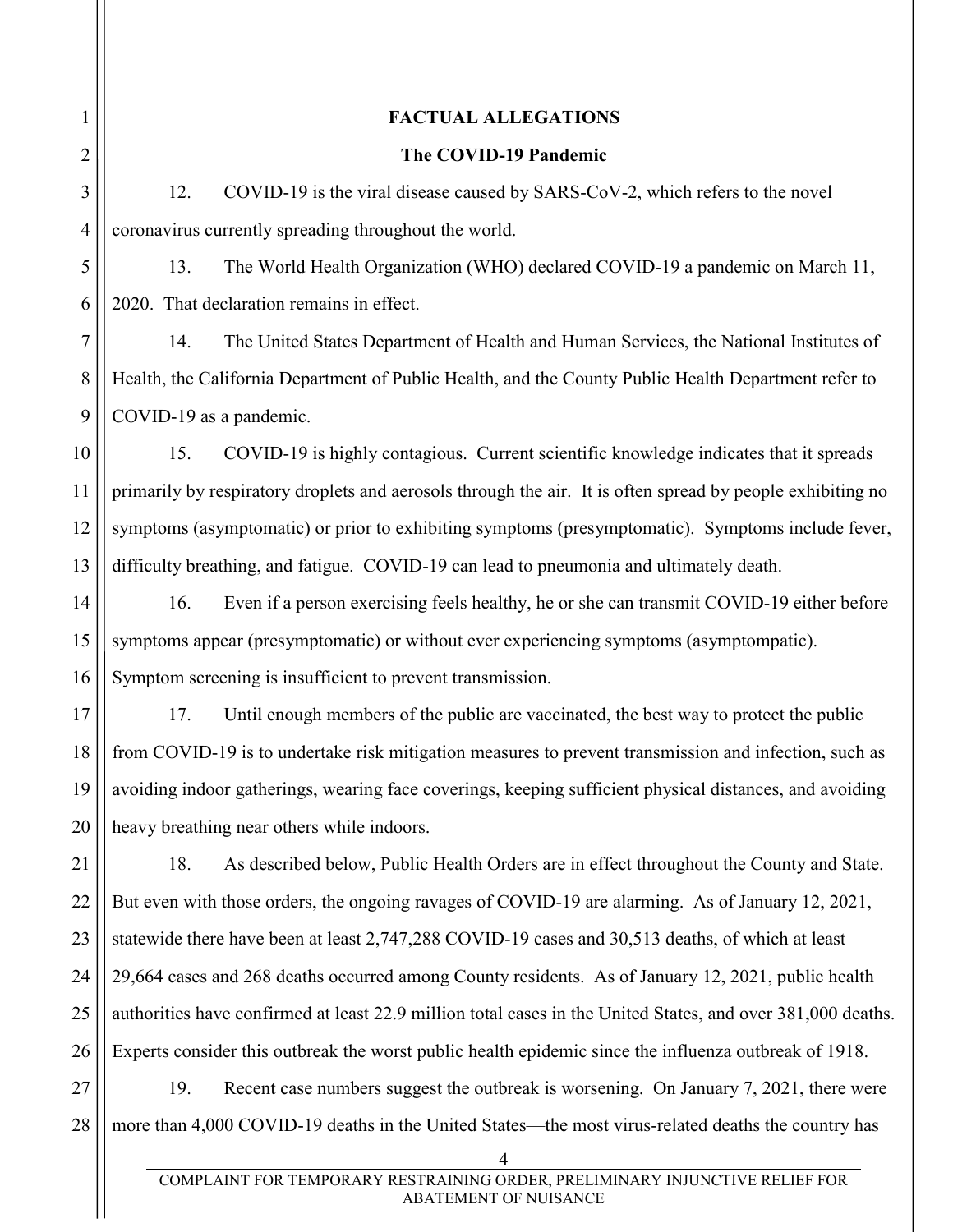reported in one day since the pandemic's start. Further, it was the third day in a row of record daily deaths from the disease. For the County, recent data also reflects the highest level of local cases since the beginning of the pandemic and clearly illustrates a "third wave" of infections.

20. The Public Health Orders—and public adherence to those orders and public health direction—enabled the County to "flatten the curve" through the fall of 2020, and, for a time, helped avoid some of the more dramatic and devastating impacts from the pandemic that have been experienced elsewhere. The County Health Officer's initial order to limit gatherings, and later order requiring residents to shelter in place, which preceded similar orders statewide, substantially limited the spread of COVID-19 and likely saved tens of thousands in the County from infection.

1

2

3

4

5

6

7

8

9

10

11

12

13

14

15

16

## **Spread of COVID-19 Based on Physical Activity While Congregating Indoors**

21. Scientific evidence indicates that indoor activities pose significantly greater risks of viral transmission than outdoor activities. Because COVID-19 is primarily spread from person to person through respiratory droplets and aerosols, these respirations increase when an individual is singing, shouting, talking, coughing, sneezing, or heavily exhaling. It is much easier to catch COVID-19 indoors because air is often either stagnant or recirculated. This allows respiratory droplets and aerosols to hang in the air for a longer period of time, increasing the potential for infection.

17 18 19 20 22. Gyms and fitness centers, including yoga studios, are particularly risky environments because the moist, warm air combined with turbulent air flow from exercising or stretching allows droplets to spread readily. As people exercising breathe more rapidly and deeply, they expel greater numbers of droplets.

21 22 23 24 23. In particular, yoga involves breathing techniques that may cause participants to expel more droplets than they would otherwise. Further, "Bikram yoga" or "hot yoga," which is conducted in a super-heated confined room, causes participants to perspire more heavily, breathe more deeply, and expel more droplets than they would in the absence of the heated room.

25 26 24. Unmasked physical exertion leads to a greater risk of transmission than masked physical exertion.

27 ///

28 ///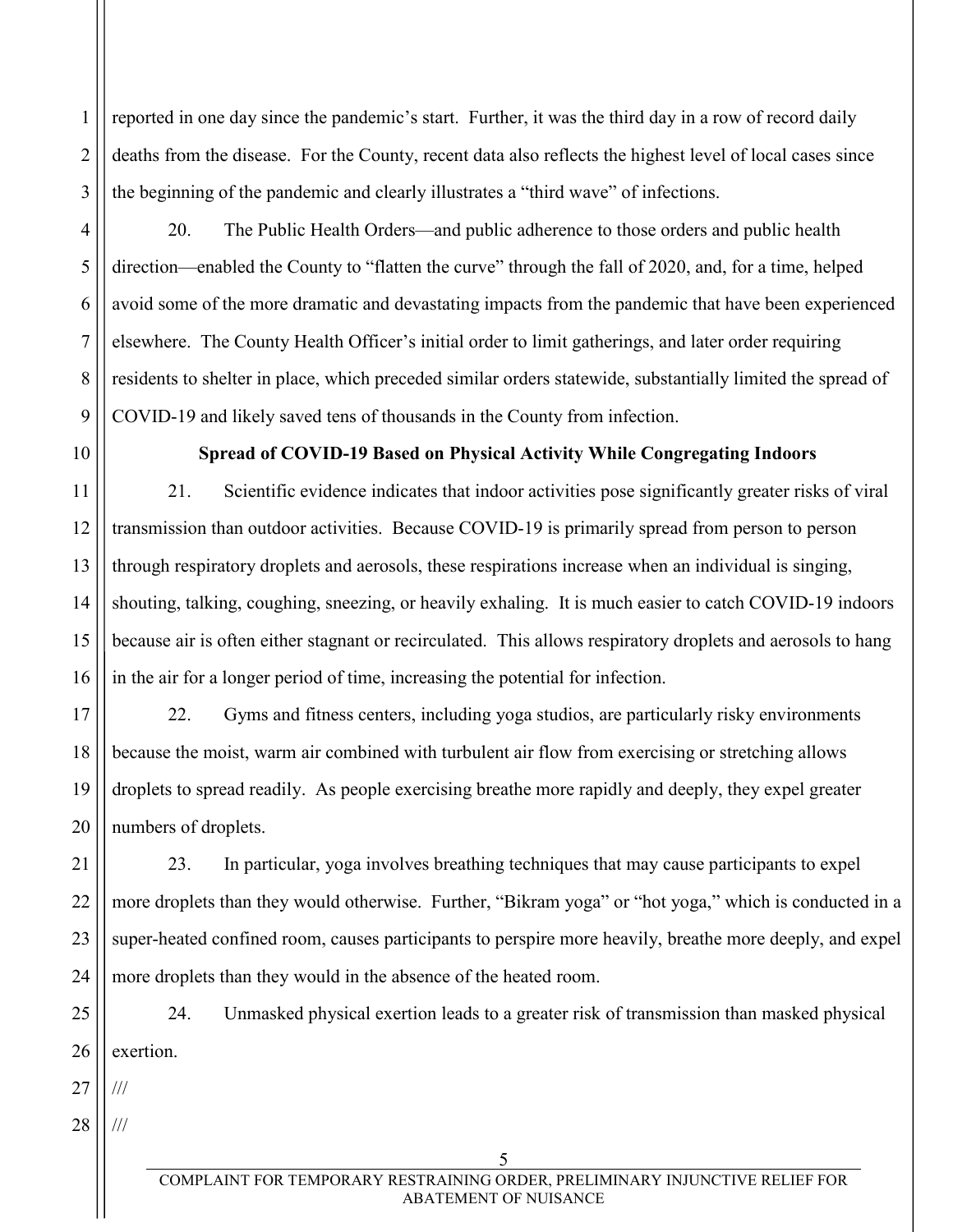# 1 2

3

4

5

6

7

8

9

10

11

12

13

## **The Public Health Officer's Orders and Mandatory Guidance**

25. On March 3, 2020, San Mateo County Health Officer Dr. Scott Morrow declared a local health emergency due to COVID-19. This state of emergency was ratified by the County Board of Supervisors on March 10, 2020 and remains in effect.

26. On March 4, 2020, Governor Gavin Newsom declared a state of emergency in California due to the threat of COVID-19. This state of emergency remains in effect.

27. On April 17, 2020, and again on May 19 and June 17, 2020, the County of San Mateo's Public Health Officer, Dr. Scott Morrow, MD, MPH, issued local health orders requiring individuals to wear face coverings or masks, including while in indoor public spaces. These orders were issued to reduce the spread of respiratory droplets that may contain the COVID-19 virus.

28. On May 4, 2020 Governor Newsom issued Executive Order N-60-20, mandating that "All residents are directed to continue to obey State public health directives" and directing the State Public Health Officer to develop a multi-tiered approach to COVID-19 related public health measures.

14 15 16 17 18 19 20 29. On June 17, 2020, Dr. Morrow revised the County's health order to align the County with the State Resilience Roadmap while maintaining local face mask and social distancing requirements. The current health order generally requires that individuals wear face masks when in the presence of other non-household members indoors and when social distancing cannot be maintained outdoors. It also requires businesses and other entities to implement a social distancing protocol and written health and safety plans, including requiring employees to comply, taking reasonable measures to remind customers and the public of the requirements, and refusing to serve customers who do not comply.

21 22 23 24 30. On June 18, 2020, the California Department of Public Health issued Guidance that "mandates that face coverings be worn state-wide" in specified high-risk situations to limit the spread of COVID-10, subject to enumerated exceptions. This guidance was updated on November 16, 2020. The State face mask Guidance is consistent with the County's current health order.

25 26 27 28 31. On July 1, 2020, the State Public Health Officer issued guidance restricting the operations of various sectors after the "current data reflect that community spread of infection is of increasing concern across the state, and most particularly in those counties on the County Monitoring List." The Monitoring List was established to identify counties with significant infection rates or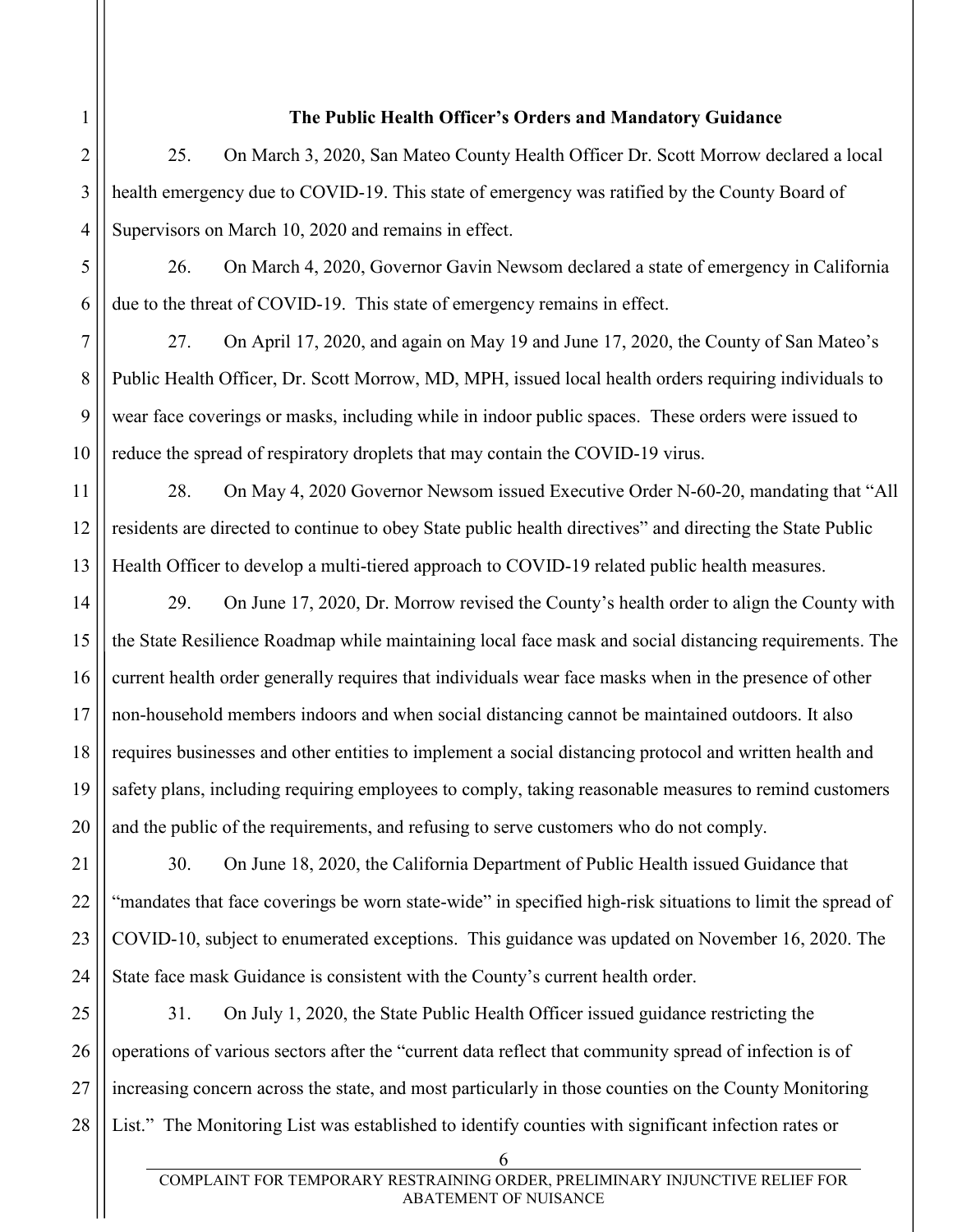2 4 troubling patterns in the COVID-19 data, including elevated disease transmission, increased hospitalizations, and limited Intensive Care Unit capacity within the county's hospitals. Under the guidance, with limited exceptions, every person inside a business facility must wear a face covering at all times, including while exercising.

1

3

5

6

7

8

9

10

11

12

13

32. On July 13, 2020, the State Public Health Officer issued an order expanding statewide indoor closures for businesses that encourage mixing of individuals beyond immediate households and make physical distancing and wearing face coverings difficult. The order provided that "moving activities outdoors to reduce risk is anchored in the science of disease transmission," as "recent studies show that transmission is greater in indoor settings due to the release of infectious particles into the air when someone speaks, coughs, sneezes, or sings, which is exacerbated in indoor spaces particularly when lacking appropriate ventilation." Therefore, for those counties on the Monitoring List for more than three consecutive days, the order required the immediate closure of indoor operations for additional sectors, including gyms and fitness centers.

14 15 16 17 33. On July 29, 2020, the COVID-19 data applicable to San Mateo County caused it to be put on the Monitoring List. And San Mateo County remained on the Monitoring List for three consecutive days. Thus, on August 2, 2020, indoor operations for various sectors, including gyms and fitness centers, had to cease within San Mateo County under the State July 13 Order.

18 19 20 21 22 23 24 25 26 27 28 34. On August 28, the State Public Health Officer issued an Order to implement the California Department of Public Health's "Blueprint for a Safer Economy." The State August 28 Order and State Blueprint rely on a set of four progressive Tiers (purple, red, orange, and yellow), each of which permits a broader range of reopening. Under this framework, every county in California is assigned to a tier based on two criteria: (1) its test positivity rate, which is the seven-day average of the percentage of tests conducted that are positive; and (2) its adjusted case rate, which is the seven-day average of the number of cases per 100,000 persons, with an adjustment downward if the county is conducting more tests than the median county testing rate in the State. In order to advance to the next less restrictive tier, each county must meet data requirements for these two criteria, as well as an equity metric or demonstrate targeted investments to eliminate disparities in levels of COVID-19 transmission, depending on its size.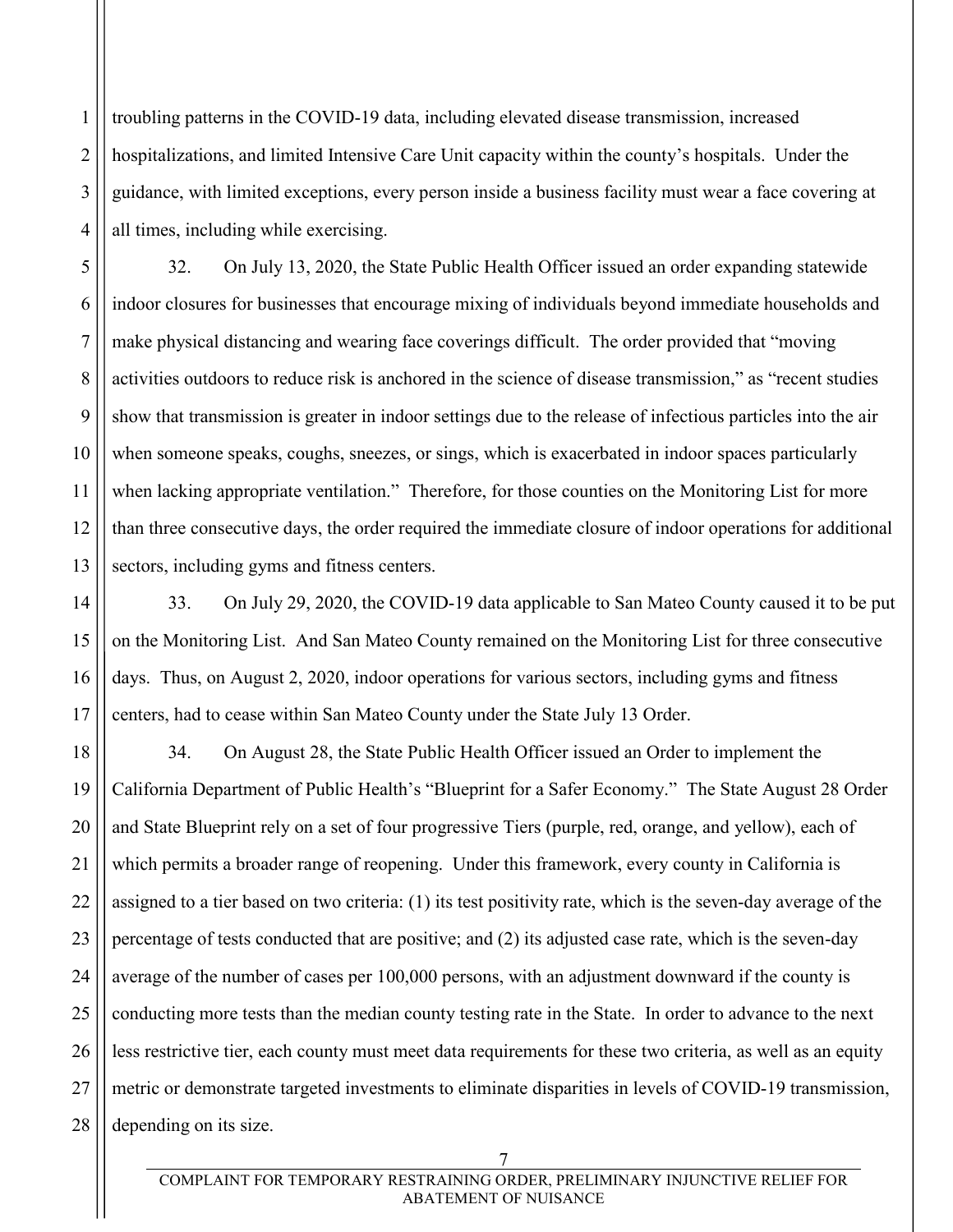35. Between August 28, 2020 and September 22, 2020, San Mateo County was assigned to Tier 1 (purple), which is the most restrictive of the four tiers. Under the State August 28 Order and State Blueprint, the State prohibited gyms and fitness centers from conducting indoor operations in San Mateo County while the County remained in Tier 1 (purple).

1

2

3

4

5

6

7

11

12

13

14

15

17

18

19

20

21

36. On September 22, 2020, the State announced that San Mateo County had been moved from Tier 1 (purple) to Tier 2 (red). Under the State August 28 Order and State Blueprint, the State prohibited gyms and fitness centers from conducting indoor operations above 10 percent capacity.

8 9 10 37. On October 27, 2020, the State announced that San Mateo County had been moved from Tier 2 (red) to Tier 3 (orange). Under the State August 28 Order and State Blueprint, the State prohibited gyms and fitness centers from conducting indoor operations above 25 percent capacity.

38. On November 16, 2020, the State announced that San Mateo County had been moved from Tier 3 (orange) to Tier 2 (red), restricting gyms and fitness centers from conducting indoor operations above 10 percent capacity.

39. On November 29, 2020, the County moved back from Tier 2 (red) to Tier 1 (purple), preventing gyms and fitness centers from conducting indoor operations.

16 40. On December 3, 2020, the State Public Health Officer issued a Regional Stay at Home Order. The Regional Stay at Home Order categorizes the State of California into five regions. When a region falls below 15% ICU bed availability, the Order automatically goes into effect the following evening at 11:59 p.m. Once triggered, the Order remains in effect for at least three weeks. After that period, the Order will be lifted when the region's projected ICU capacity meets or exceeds 15%, which will be assessed on a weekly basis after the initial three-week period.

22 23 24 25 26 41. The County of San Mateo is part of the Bay Area region. On December 16, 2020, the ICU bed availability in the Bay Area region fell below 15% capacity, triggering the Regional Stay at Home Order effective December 17, 2020 at 11:59 p.m. Under the Order, all sectors other than critical infrastructure and retail must close. That Order also prohibits gyms and fitness centers from operating indoors.

27 28 42. At this time, the Bay Area region's projected ICU capacity is below 15% and the Regional Stay at Home Order remains in effect. In sum, in San Mateo County, gyms and fitness centers have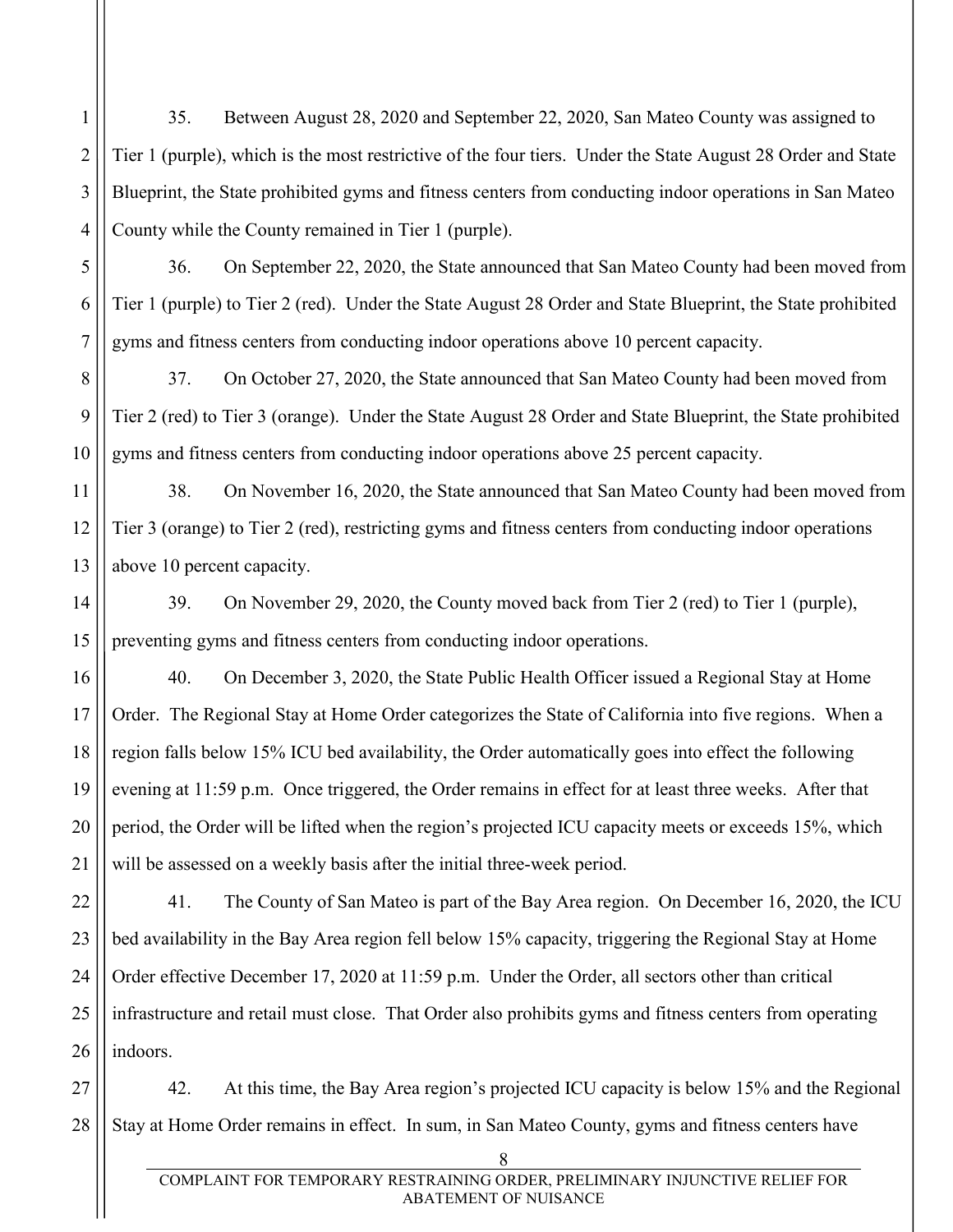2 3 (again) been prohibited by the State from operating indoors since November 29, 2020. That prohibition will continue for the foreseeable future, as the Bay Area Region's ICU capacity was at 4.7% as of January 12, 2021.

#### **Enforcement of Public Health Orders**

43. State and local Public Health Orders are mandatory directives, and violation of either is punishable as a misdemeanor. (Health & Saf. Code, §§ 120275; 120295; Gov. Code §§ 8567, 8571, 8627, 8665.)

44. On August 4, 2020, the County Board of Supervisors adopted Urgency Ordinance No. 20- 585 ("Urgency Ordinance"), which creates a comprehensive civil enforcement program to combat the spread of COVID-19. The Urgency Ordinance is intended to facilitate enforcement of all State and County Public Health Orders by providing a significant deterrent to violations.

12 13 14 15 16 17 18 45. The Urgency Ordinance declares that "[a]ll COVID-19 Public Health Orders" are "law of the County" and "necessary for the protection of life and property during the local emergency declared in connection with the COVID-19 pandemic." A Public Health Order under the ordinance includes any federal, state, or county directive "related to COVID-19 that is now in existence or that may later come into existence." Further, the Urgency Ordinance provides that any violation of a COVID-19 Public Health Order "shall constitute an immediate danger to public health and safety" as well as "a public nuisance."

19 20 21 22 23 24 25 46. As a means to enforce COVID-19 Public Health Orders and mitigate the spread of the virus, the Urgency Ordinance provides that enforcement officers may issue violations to commercial entities in violation of any such order. These enforcement officers, which include local law enforcement and County code compliance officers, are to investigate allegations of public health order violations and, when violations are confirmed or observed, issue administrative citations to address the offending activity. A violation will not be issued unless an enforcement officer has previously issued a written warning to that commercial entity.

26 27 28 47. The Urgency Ordinance sets a schedule of fines for citations issued pursuant to the Ordinance. For commercial entities, the minimum fine for a violation is \$250 and the maximum fine is \$3,000. The enforcement officer has the discretion to determine the appropriate amount based on (1) the

1

4

5

6

7

8

9

10

11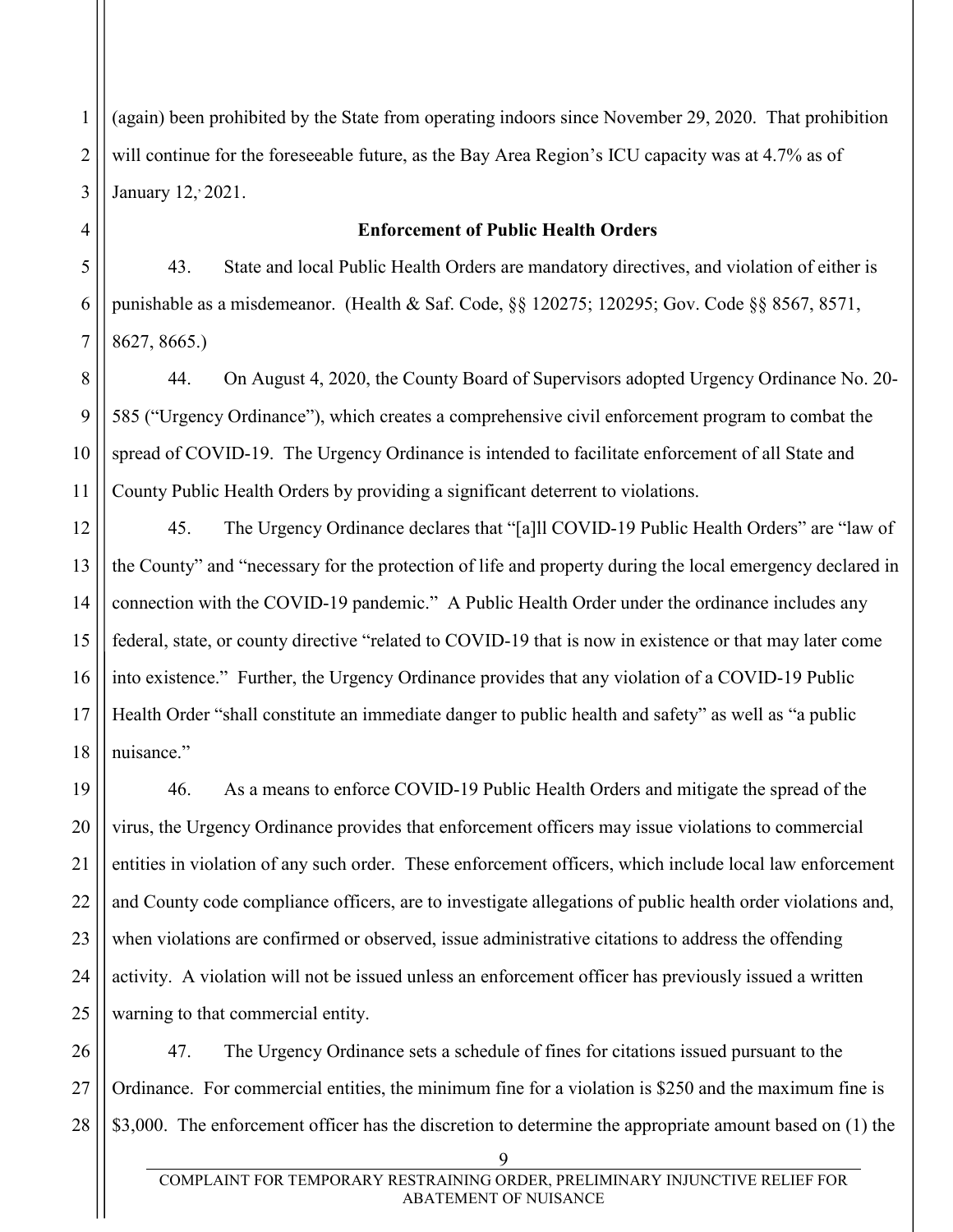2 3 4 gravity of the public health risk posed by the violation, (2) whether the business has been previously warned, noticed, or cited regarding similar violations, (3) whether the business was making good-faith efforts to comply with COVID-19 Public Health Orders, and (4) any other factor related to the nature, circumstances, extent, and gravity of the violation.

48. As part of its Business Engagement and Compliance Program, the County of San Mateo maintains a COVID-19 Business Compliance Unit that investigates and responds to reports of alleged violations of State and County health orders related to COVID-19. The County launched the COVID-19 Compliance Unit on October 19, 2020. The County's enforcement program is primarily a complaintbased system. In response to complaints from the public, County enforcement officers from the COVID-19 Compliance Unit investigate the allegations of businesses violating Public Health Orders. If an officer confirms or observes a violation, he or she issues a warning to the business, unless the business has already been warned in which case the officer may issue a citation for the offending activity.

49. In the City of Pacifica, the Pacifica Police Department also has the authority to investigate allegations of businesses violating State and County Public Health Orders. When a violation is confirmed, Pacifica Police Department officers may also issue citations and/or warnings to the business and/or its owner.

17

1

5

6

7

8

9

10

11

12

13

14

15

16

18

19

20

21

### **Defendants' Conduct in Violation of the Public Health Orders**

50. As described above, the State and County Public Health Orders have required patrons within businesses to wear face coverings and have restricted or prohibited the manner in which indoor gyms and fitness centers may operate since the start of the pandemic. And Defendants have been warned and cited for violating these orders on numerous occasions.

22 23 24 25 26 27 51. On October 15, 2020, Mr. Antoon appeared on local television, where he was interviewed by ABC Local News. During the interview, Mr. Antoon states that he has been operating Pacifica Beach Yoga with in-person yoga classes for seven months—since the beginning of the pandemic. When questioned about the State and County Public Health Orders requiring face coverings for businesses operating indoors, Mr. Antoon said, "everyone's option is to wear a mask. Their option. I'm not requiring them to wear a mask." A recording of that broadcast is available online at:

28 [https://abc7news.com/pacifica-beach-yoga-defying-covid-19-orders-mask-free-in-person/7057230/.](https://abc7news.com/pacifica-beach-yoga-defying-covid-19-orders-mask-free-in-person/7057230/)

<sup>10</sup>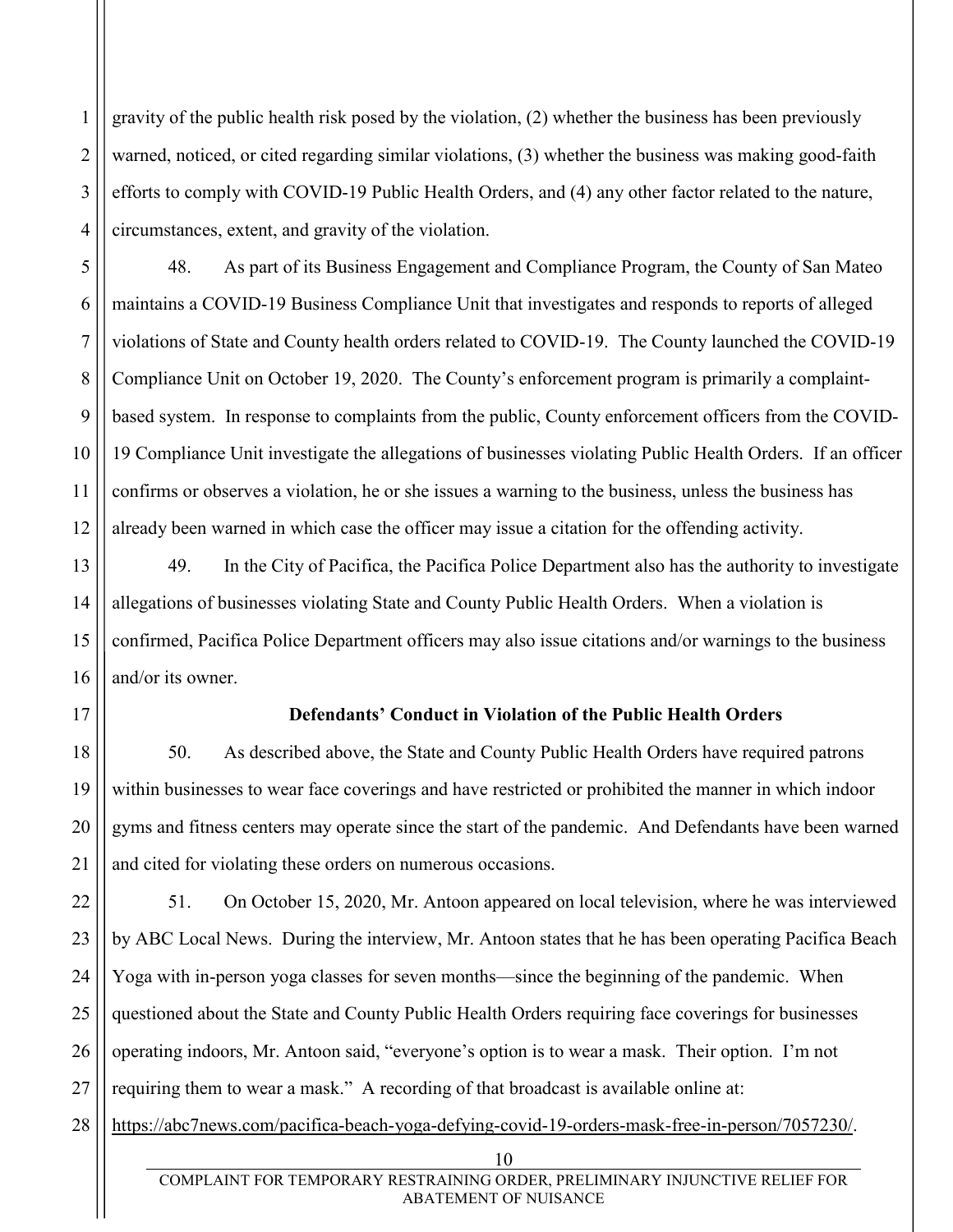52. Between October 21, 2020 and October 24, 2020, the County's COVID-19 Business Compliance Unit received three online complaints about Defendants' violations of Public Health Orders, including for (1) failing to requiring face coverings for Pacifica Beach Yoga employees or customers, (2) failing to take proper steps to ensure social distancing, and (3) operating indoors with too many people.

53. On October 28, 2020, the County's COVID-19 Business Compliance Unit's supervisor, Wayne Hoss, visited Pacifica Beach Yoga, and issued it a warning notice, which explained that the Unit had received four complaints that the business was violating COVID-19 Public Health orders, including having "too many people," not taking "steps to maintain social distancing," and not "requiring face coverings to be worn by customers." At the time, yoga studios were permitted to operate at 10 percent capacity and businesses could not allow patrons indoors without face coverings. The warning notice cited the applicable Public Health Orders and directed Pacifica Beach Yoga to correct the violations. Unit Supervisor Hoss posted the notice on the business's front door and also mailed a copy of the notice to its address.

54. On November 9, 2020, the County's COVID-19 Business Compliance Unit received two additional online complaints about Defendants' violations of Public Health Orders, including for (1) not requiring face coverings, (2) employees not wearing face coverings, and (3) advertising "mask free" hot yoga classes on its Instagram page.

55. Five days later, on November 14, 2020, County Compliance Officer Evan Kubota visited Pacifica Beach Yoga to investigate the complaints. There, Officer Kubota encountered a woman inside not wearing a face covering as well as Defendant Antoon, who was also not wearing a face covering. Defendant Antoon admitted that some patrons attending yoga classes did not wear face coverings. As a result, Officer Kubota issued Pacifica Beach Yoga a \$250 administrative citation for failing to comply with the Public Health Orders requiring face coverings. Officer Kubota posted the November 14, 2020 administrative citation on the business's front door and also mailed a copy of the citation to its address.

56. On November 29, 2020, the County returned to Tier 1 (purple) and all indoor gym and fitness centers were required to close. As of December 17, 2020 at 11:59 p.m., the Regional Stay at Home Order became effective, also clearly banning indoor yoga studios from conducting indoor yoga sessions.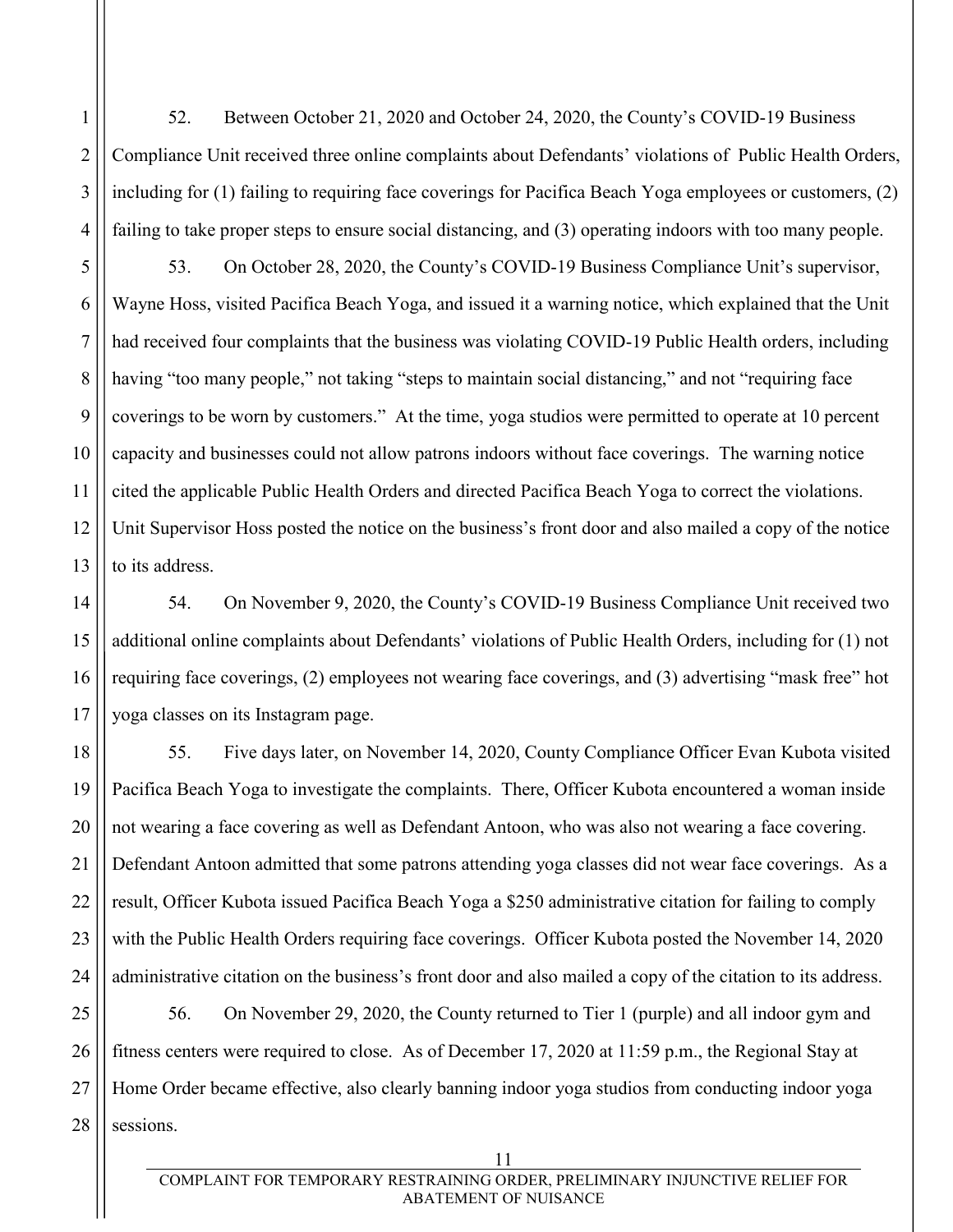57. On December 1, 2020, the County's COVID-19 Business Compliance Unit received another online complaint that Pacifica Beach Yoga was not complying with Public Health Orders, including for (1) conducting indoor operations despite the County being in Tier 1 (purple), (2) business not taking steps to maintain social distancing, (3) not requiring face coverings to be worn by customers, and (4) employees were not wearing face coverings.

1

2

3

4

5

6

7

8

9

10

26

27

28

58. The County's COVID-19 Business Compliance Unit received 14 additional online complaints about Defendants' violating Public Health Orders between December 19, 2020 and December 22, 2020, including for (1) conducting indoor operations while the County was in Tier 1 (purple), (2) allowing customers indoors without face coverings, (3) employees not wearing face coverings, and (4) advertising that customers need not wear face coverings while indoors.

11 12 13 14 15 16 17 18 19 20 21 22 59. On December 26, 2020, the County's COVID-19 Compliance Unit received another online complaint against Pacifica Beach Yoga for violating Public Health Orders. On that same day, Officer Kubota visited Pacifica Beach Yoga at 8:30 a.m. because the online class schedule listed a onehour hot yoga class to begin at 8:00 a.m. Officer Kubota observed a hot yoga class being conducted; when the patrons exited Pacifica Beach Yoga, most were not wearing face coverings. Officer Kubota approached the studio's front door and told Defendant Antoon that he was issuing an administrative citation for Pacifica Beach Yoga having violated COVID-19-related Public Health Orders. The \$500 administrative citation explained that Pacifica Beach Yoga was unlawfully (1) operating a fitness facility indoors, (2) failing to require employees and customers to wear face coverings, and (3) failing to ensure social distancing. In response, Defendant Antoon swore, yelled, and raised his middle finger at Officer Kubota. Officer Kubota posted the December 26, 2020 administrative citation on the business's front door and also mailed a copy of the citation to its address.

23 24 25 60. On December 26, 2020, the same day Officer Kubota issued the \$500 administrative citation to Pacifica Beach Yoga, Defendant Antoon left a phone message at the County's COVID-19 Business Compliance Unit where he stated:

> Yeah, message is for Evan . . . whatever his little name is. Stop sending me citations. Stop harassing me. You have no authority but to do nothing but harass people and try to bully people. Do not come by my business again or you will face the wrath of me. Do not step on my property, do not call me, do nothing to associate with my business.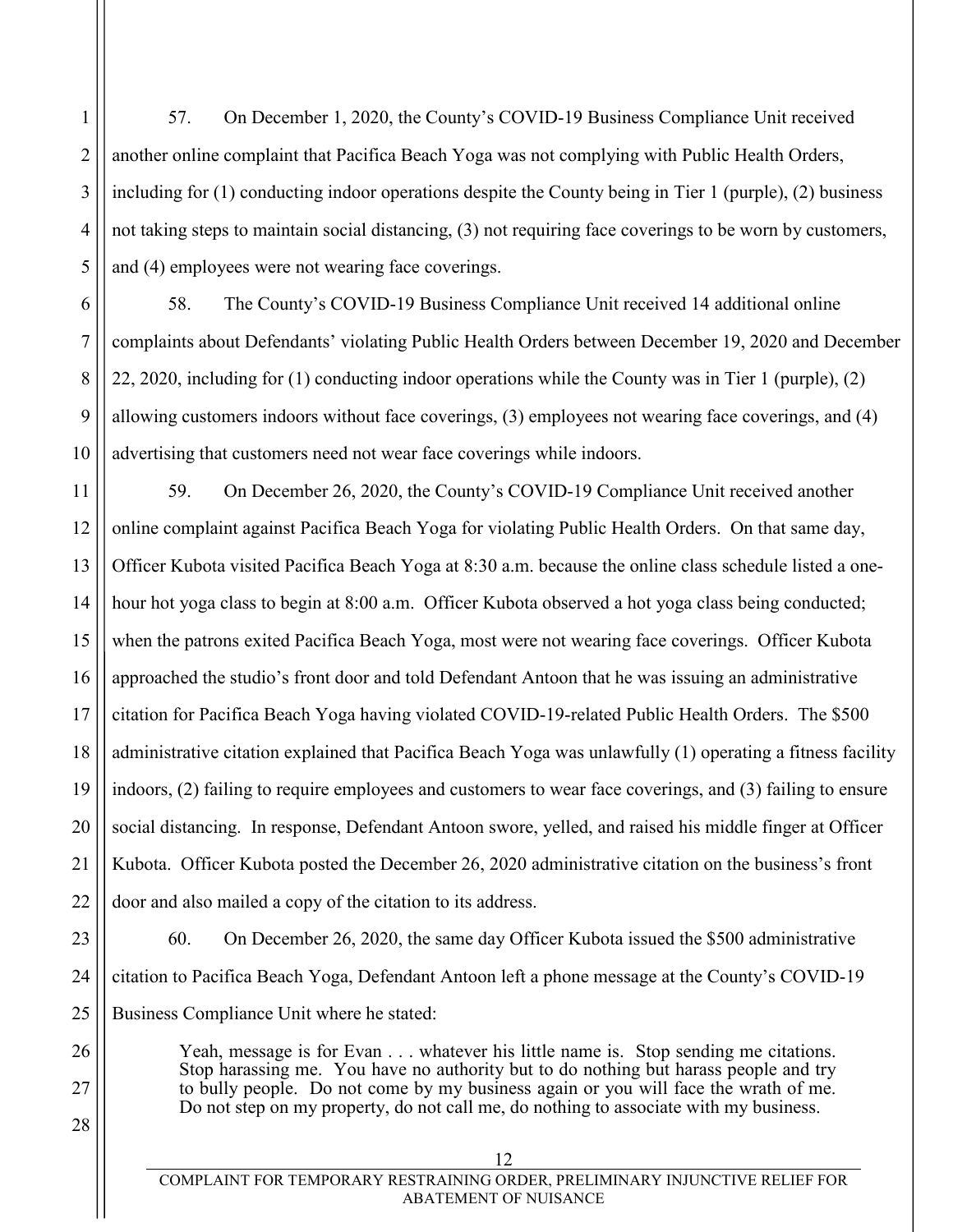My business will remain open. I'll do as I want. You have no right to fine me nothing. You're a peasant. Stay away.

3 4 5 6 7 8 9 10 11 12 13 14 15 16 17 18 19 20 21 22 23 24 25 26 27 28 13 61. A day later, on December 27, 2020, Supervisor Hoss called Defendant Antoon and told him to refrain from threatening compliance officers and to comply with the Public Health Orders. In response, Defendant Antoon swore at Supervisor Hoss and said he was not closing his yoga studio. 62. On December 29, 2020, the County's COVID-19 Business Compliance Unit received two additional online complaints against Pacifica Beach Yoga for not complying with Public Health Orders, including for (1) operating a fitness facility indoors, (2) failing to require employees and customers to wear face coverings, and (3) failing to ensure social distancing. 63. On January 5, 2021, Officer Evan Kubota revisited Pacifica Beach Yoga to investigate the most recent online complaints. Officer Kubota observed patrons exiting the yoga studio with yoga mats, many of whom were covered in sweat and not wearing masks. As a result of the public health violations, Officer Kubota issued a \$3,000 citation to Pacifica Beach Yoga. At 2:17 a.m., the next day, Defendant Antoon left a second vulgar and menacing phone message at the County's COVID-19 Business Compliance Unit. In the message, Defendant Antoon states: Yeah, this is Pacifica Beach Yoga. I don't, there's a problem with you guys. You seem to keep coming by my business. You're not welcome at my business, ok? F\*\*\* you. You understand what 'f\*\*\* you' means? Don't ever come by my business again. Stop putting citations, which you know ain't worth a f\*\*\*. You'll never get a nickel. You'll never get nothing. I'll never close. So do what you think you need to  $f^{**}$ ing do, but stop coming by my business because it really bothers my clients. You understand? I don't give a f\*\*\* whether you guys live or f\*\*\*ing die, because you don't care whether I live or f\*\*\*ing die. So don't come by my f\*\*\*ing business no more. I'm tired of telling you this. It's the same thing over and over again. You're harassing me. I have a bad heart. You're about to put me into cardiac arrest, you f\*\*\*ing scumbags. Stay away from my f\*\*\*ing business. Understand? I'm open. I'm still open. I just ripped it off the door. I'm ripping it into pieces. You're not getting paid. I'm running another class right now. Putting it right in your f\*\*\*ing faces. Every  $f^{***}$ ing minute of the day, I'm going to stick it right in your  $f^{***}$ ing faces, you lowlife scumbags. Shame on you. Come see me, b\*\*ches. 64. The COVID-19 Business Compliance Unit received three additional online complaints against Pacifica Beach Yoga for not complying with Public Health Orders between January 7, 2021 and January 12, 2021, including for (1) operating a fitness facility indoors, (2) failing to require employees

1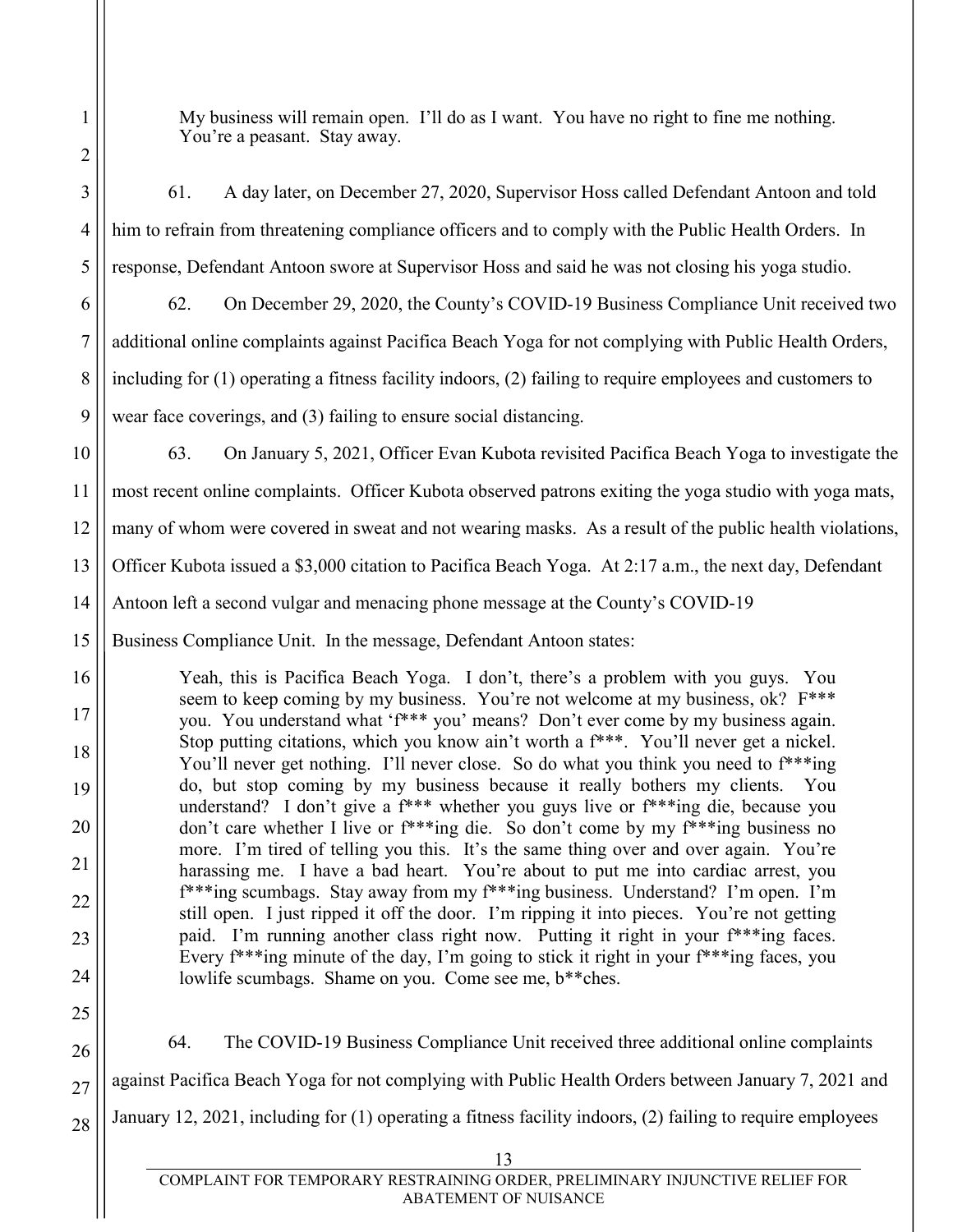1 and customers to wear face coverings, and (3) failing to ensure social distancing.

2 3 4 65. In total, COVID-19 Business Compliance Unit has received no fewer than 26 online complaints against Pacifica Beach Yoga alleging violations of Public Health Orders related to COVID-19.

5 6 7 8 9 10 11 12 13 66. In addition to the COVID-19 Business Compliance Unit's efforts to stop Defendants from violating State and County Public Health Orders, the Pacifica Police Department has also attempted to persuade Defendant Antoon to follow the law. On at least five separate occasions, the Pacifica Police Department has spoken to Defendant Antoon and either issued him a warning or an administrative citation for COVID-19-related violations of Health and Safety Code section 120295. These events include the following: (1) May 1, 2020, Case No. 20-1287, warning citation issued; (2) October 13, 2020, Case No. 20-3083 verbal warning provided; (3) October 15, 2020, Case No. 20-3108, warning citation issued; (4) December 26, 2020, Case No. 20-3842, administrative citation issued; and (5) December 31, 2020, Case No. 20-3896, administrative citation issued.

**Defendants' Continued Violation of Public Health Orders in the Face of Accumulating Fines** 67. Defendants have knowingly and repeatedly violated the County Public Health Orders and

16 the State Public Health Orders and continue to do so.

14

15

17

18

19

20

21

68. Defendants have admitted that they have no intention of complying with the County and State Public Health Orders, despite the County issuing warnings and administrative citations, totaling \$3,750 in penalties for violations of Public Health Orders related to the COVID-19 pandemic. The \$3,750 in total penalties Defendants have accrued is in addition to the fines imposed for the administrative citations issued by the Pacifica Police Department.

22 23 24 69. To date, Defendants have not paid for any of the administrative citations issued against them by the County. Also, Defendants have openly expressed they have no intention to pay those penalties.

25 26 27 28 70. Pacifica Beach Yoga's class schedule, which is available online at [https://pacificabeachyoga.karmasoftonline.com/schedule,](https://pacificabeachyoga.karmasoftonline.com/schedule) shows that the business is currently offering live, in-studio Bikram (hot) yoga classes all this week, including on January 13, 2021 (three classes), January 14, 2021 (three classes), January 15, 2021 (three classes), January 16, 2021 (two classes), and

<sup>14</sup>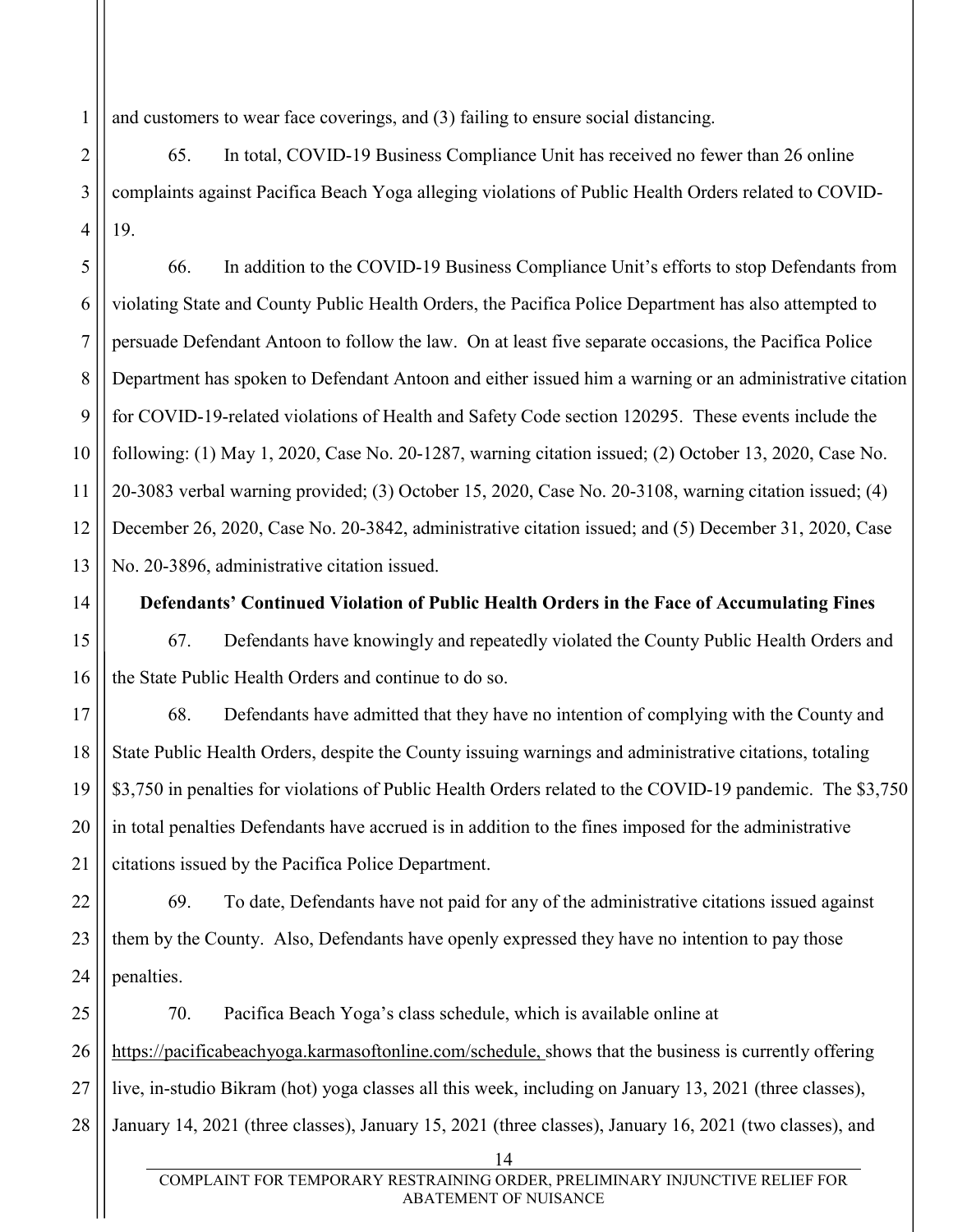2 January 17, 2021 (two classes). The schedule also indicates that Defendant Antoon is the yoga instructor conducting four of those classes.

71. During the last several months, Pacifica Beach Yoga's Instagram and Facebook postings have advertised Defendants' refusal to observe the State and County Public Health Orders requiring businesses to ensure employees and patrons wear face coverings while indoors. For instance, on October 22, 2020, Pacifica Beach Yoga posted a message stating, "MASK FREE FEAR FREE. NO GERM INFESTED PODS. MASKS ARE YOUR CHOICE."

72. Pacifica Beach Yoga's Instagram and Facebook pages have also advertised Defendants will not observe the State Public Health Order prohibiting gyms and fitness centers from operating indoors while the County is in Tier 1 (purple). As an example, on January 11, 2021, Pacifica Beach Yoga posted Instagram and Facebook messages stating, "pacifica beach yoga Open for business mask free, fear free, coward free come one come all #recallgavinnewsom."

### **CAUSES OF ACTION**

# **FIRST CAUSE OF ACTION – VIOLATION OF THE STATE AND COUNTY PUBLIC HEALTH ORDERS**

73. Plaintiffs reallege and incorporate by reference paragraphs 1 through 72 of this Complaint. 74. Under Article XI of the California Constitution, section 7, the County of San Mateo has authority to "make and enforce within its limits all local, police, sanitary, and other ordinances and regulations not in conflict with general laws." Further, State and local Public Health Orders are mandatory directives, and violation of either is punishable as a misdemeanor. (Health & Saf. Code, §§ 120275; 120295; Gov. Code, §§ 8567, 8571, 8627, & 8665.) Moreover, a violation of a county ordinance, such as the County's Urgency Ordinance, is a misdemeanor and may be redressed by civil action. (Gov. Code § 25132.)

24 25 26 27 75. Based upon the trajectory of the COVID-19 pandemic, the State, by and through the Governor and State Health Officer, currently prohibits indoor operations of gyms and fitness centers, which includes yoga studios, in San Mateo County to protect the public health pursuant to Government Code Section 8630.

28 ///

1

3

4

5

6

7

8

9

10

11

12

13

14

15

16

17

18

19

20

21

22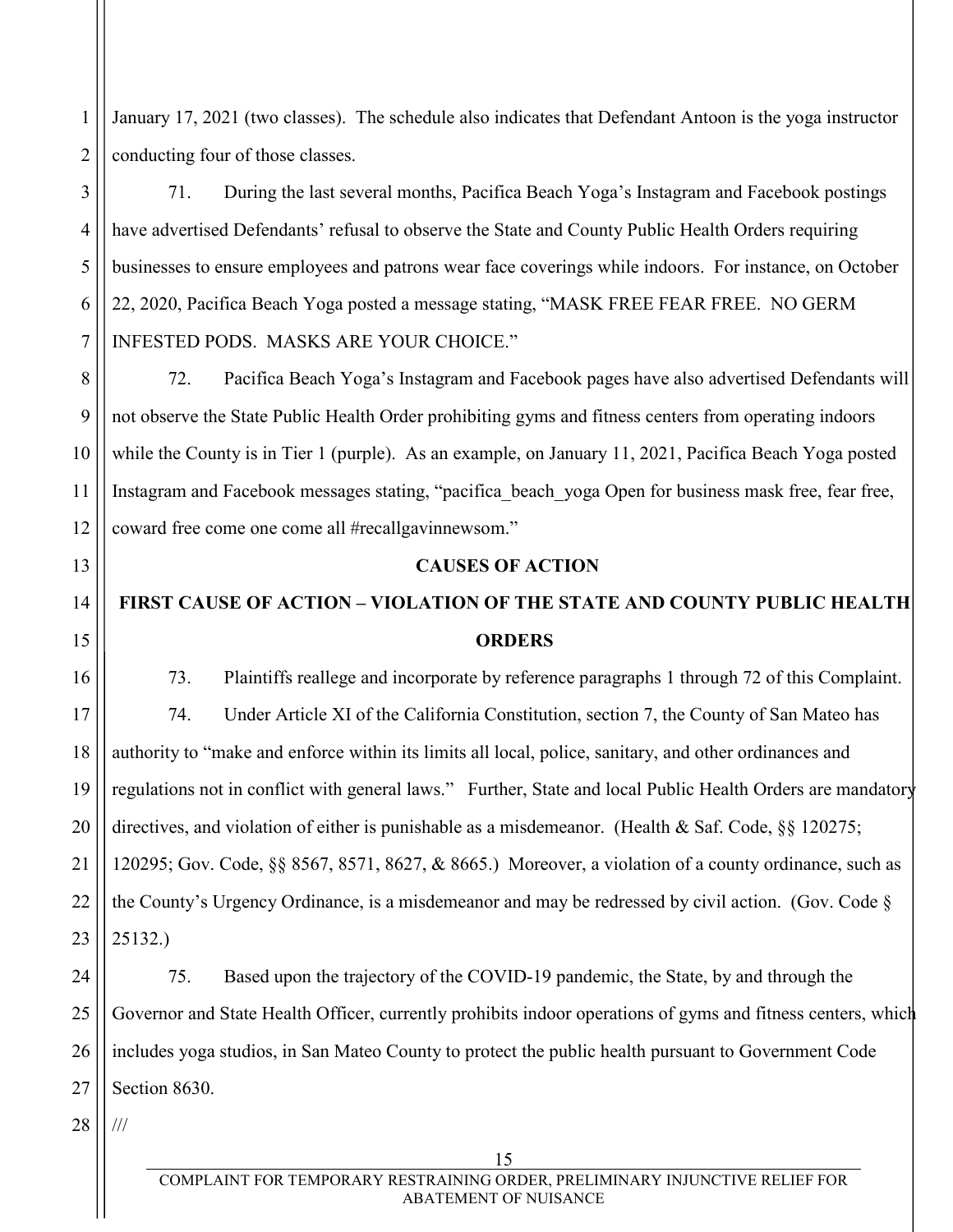76. Both State and County Public Health Orders require businesses and other entities to implement social distancing protocols and written health and safety plans, which include requiring employees to wear face coverings, and refusing to serve customers who do not wear face coverings.

77. In light of Defendants' continued and intentional noncompliance with the Public Health Orders, despite and in the face of County's efforts to obtain compliance, this litigation has become a necessary measure to protect the public health by preventing further or wider community spread of COVID-19 and thereby to prevent additional cases of COVID-19, including serious illnesses and deaths.

78. The wrongful conduct of Defendants, unless enjoined and restrained by the Court, will cause and continue to cause great and irreparable injury to the general public, including all persons within San Mateo County, by creating a significant risk of further community spread of COVID-19, including hospitalizations and deaths, and straining the already limited hospital ICU capacity.

79. Plaintiffs have no adequate remedy at law because damages cannot compensate for the risk of societal disruption, illnesses, and deaths caused by Defendants' disregard of mandatory Public Health Orders designed to slow the spread and minimize the ill effects of a global pandemic.

# **SECOND CAUSE OF ACTION**

# **DEFENDANTS' ACTIONS CONSTITUTE A PUBLIC NUISANCE**

80. Plaintiff realleges and incorporates by reference paragraphs 1 through 79 of this Complaint. 81. The County is informed and believes that Defendants intend to willfully violate the directives of the Public Health Orders by continuing to conduct indoor yoga classes to its patrons.

82. The County's Urgency Ordinance holds that the failure to comply with Public Health Orders "constitutes an imminent threat and menace to public health and is a public nuisance" and that "any violation of a Public Health Order shall constitute an immediate danger to public health and safety . . . and shall constitute a public nuisance."

24 25 26 28 83. The Public Health Orders are necessary for the health and safety of the citizens of San Mateo County and the State of California as a whole. As the increase in COVID-19 cases statewide has shown, irreparable injury will result if such laws are not followed. As of January 11, 2021, there have been **29,664** confirmed cases of COVID-19 in San Mateo County and **268** deaths caused by the virus. [\(https://www.smchealth.org/data-dashboard/county-data-dashboard\)](https://www.smchealth.org/data-dashboard/county-data-dashboard).

1

2

3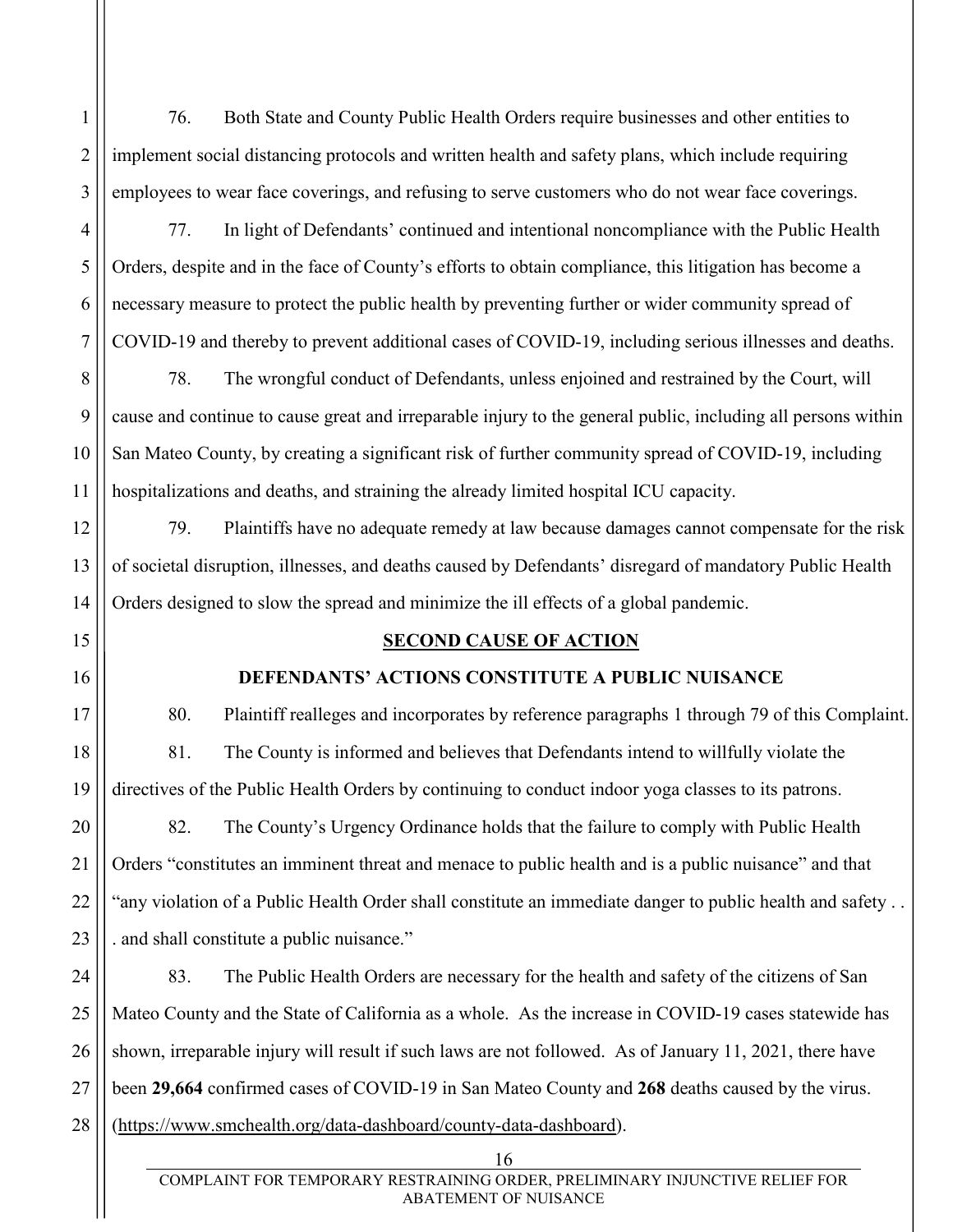1 2 3 4 5 6 7 8 9 10 84. By refusing to comply with State law, including the March 19, 2020 Stay-at-Home Order, Executive Order N-60-20, and the August 28, 2020 Statewide Public Health Officer's Order, and the December 3, 2020 Regional Stay at Home Order, Defendants are committing a crime punishable by fine, imprisonment or both. (Pen. Code § 19, Gov. Code §§ 8665 & 23132; Health & Saf. Code § 12095; San Mateo County Ordinance 20-585.) Based on the number of citizens who have already been infected with the COVID-19 virus in San Mateo County and the concern that this virus is rapidly spreading and will continue to spread throughout the winter months in conjunction with flu season, Defendants' blatant disregard for the regulations requiring businesses to ensure face coverings are worn as well as prohibiting operation of indoor gyms and fitness centers constitutes a public nuisance that should be abated immediately.

11 12 13 14 15 16 85. Indoor gatherings, alone and especially when coupled with increased breathing from physical exercise and failures to socially distance and wear face coverings, significantly heighten the risk of widespread transmission throughout the community of COVID-19. Such conduct is injurious to health on a community-wide basis, poses a danger to human life, and is unsafe and detrimental to the public health, safety, and welfare. Accordingly, the wrongful conduct of Defendants and each of them, as alleged herein, constitutes a public nuisance in violation of state law and County ordinance.

17 18 86. Defendants received sufficient notice regarding the violations and the prohibition on operating an indoor yoga studio.

19

20 87. The wrongful conduct of Defendants and each of them, as alleged herein, constitutes a public nuisance per se.

21 22 23 24 88. The public nuisance created by Defendants, and each of them, as alleged herein, unless enjoined and restrained by the Court, will cause and continue to cause great and irreparable injury to the general public, including all persons within San Mateo County, by creating a significant risk of further community spread of COVID 19, including hospitalizations and deaths.

25 26 27 28 89. Plaintiffs have no adequate remedy at law because the amount of the damages to the general public's health, safety, and welfare is unascertainable and damages cannot compensate for the societal disruption, illness, and deaths caused by Defendants' disregard of mandatory Public Health Orders that are designed to slow the spread and minimize the ill effects of a devastating pandemic.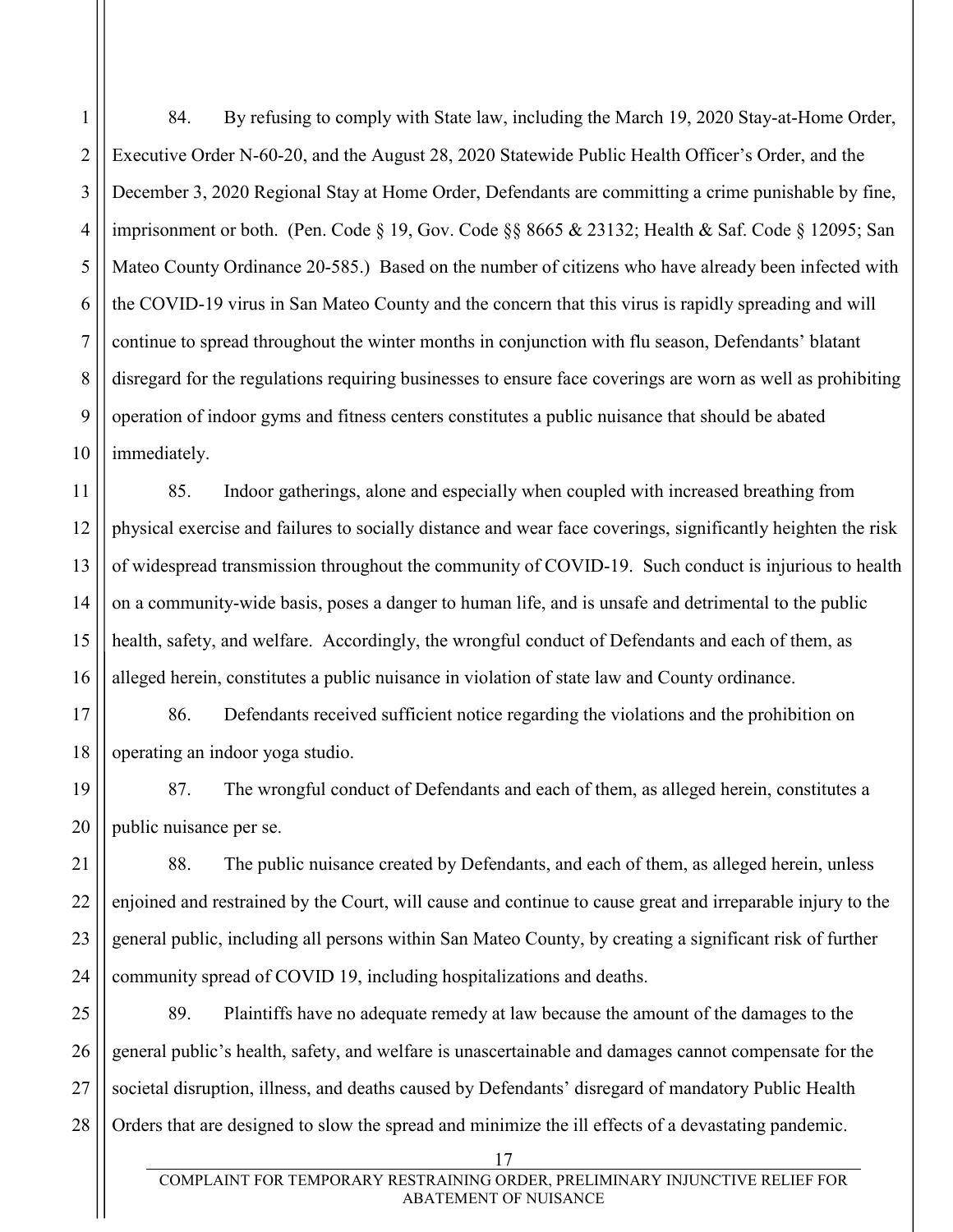1 2 90. Plaintiffs also have no adequate remedy at law because Defendants are undeterred by monetary fines

3

4

5

6

7

8

10

11

26

# 91. The County of San Mateo cannot be fully compensated in damages and is without a plain, speedy or adequate remedy at law because the exact amount of the damages to the general public's health, safety and welfare are unascertainable.

9 92. Unless each Defendant is restrained and enjoined by order of this Court and/or the Court provides other equitable relief permissible by law, Defendants will continue to operate indoor yoga classes to its patrons, as evidenced by their continuing actions and knowing refusal to comply with the State laws.

### **THIRD CAUSE OF ACTION**

### **DEFENDANT'S NONPAYMENT OF CITATIONS**

12 13 93. Plaintiff realleges and incorporates by reference paragraphs 1 through 92 of this Complaint.

14 15 16 94. To date, the County of San Mateo has imposed one warning and three administrative citations to Defendants between October 28, 2020 and January 5, 2020, which amounts to \$3,750 in fines. To date, those fines have not been paid and Defendants have stated their intention not to pay.

17 18 95. Violations of county ordinances may be "redressed by civil action." (Gov. Code, § 25132.)

19 20 21 96. As detailed above, the County is informed and believes that Defendants do not intend to comply with the State Public Health Orders or pay the fines and interest assessed for past violations of those orders.

22 23 24 25 97. Unless each Defendant is compelled by order of this Court, Defendants will not pay the citations' fines imposed by the San Mateo County Enforcement Officers, as evidenced by their failure to pay the fines thus far, past statements about not paying the fines, and continuing refusal to comply with the State and County Public Health Orders.

### **PRAYER FOR RELIEF**

27 28 WHEREFORE, Plaintiff prays for judgment against Defendants, and each of them, as to all causes of action as follows: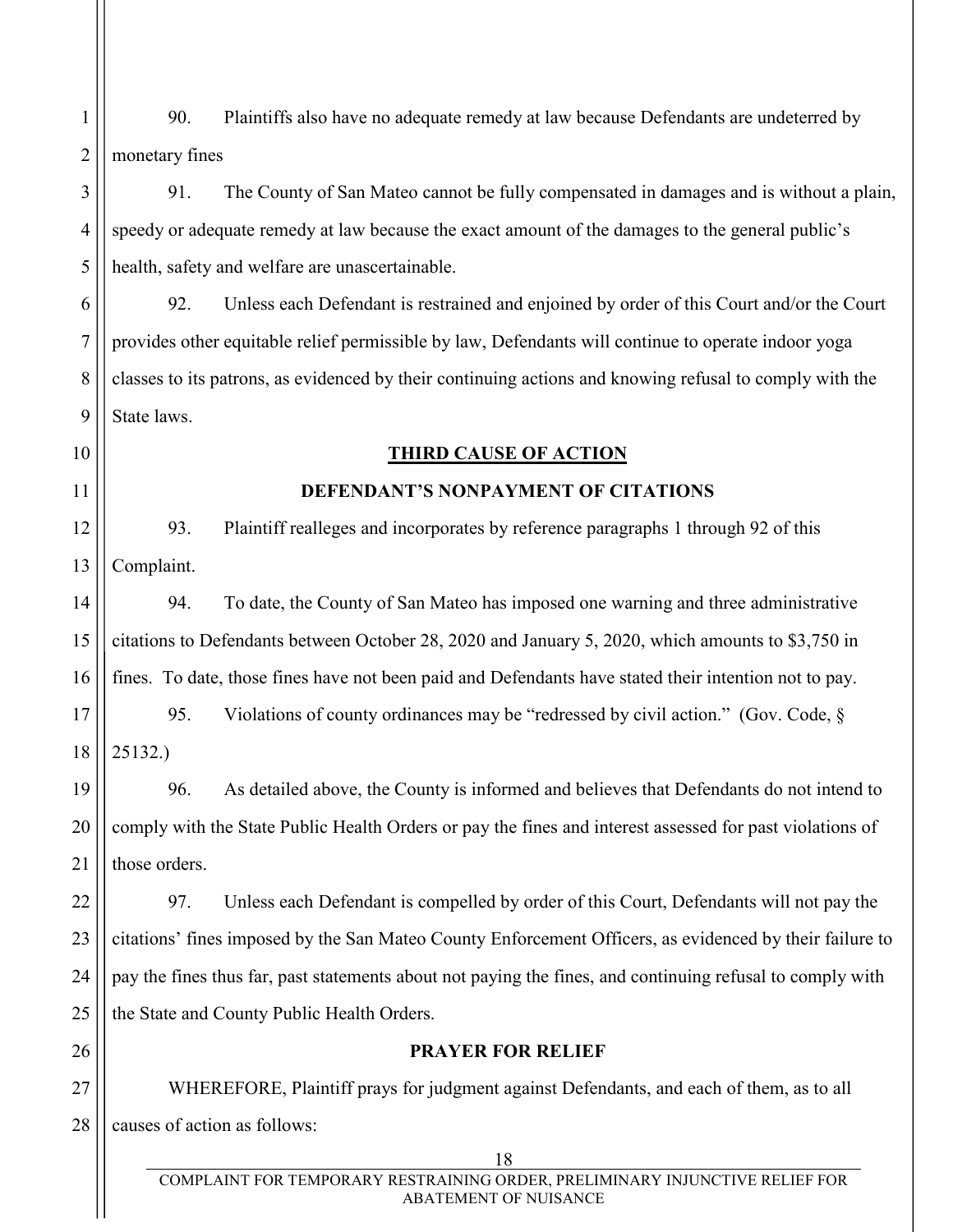2 3 4 5 6 7 8 9 10 11 12 13 14 A. For a temporary restraining order, a preliminary injunction, and a permanent injunction, all enjoining and prohibiting Defendants, and all of their respective franchisees, franchisors, operators, owners, agents, employees, representatives, members, volunteers, members, private associations, renters, members of a private association, associates, and all persons acting for or in concert with them, and their assignees and successors, are hereby forthwith enjoined and prohibited and ordered to immediately cease operating, leasing, renting, causing, allowing, permitting, aiding, abetting, concealing, or granting the authority or permission to operate, rent, use, lease, host, offer or utilize the indoor operation of a yoga studio, gym, fitness center, fitness or other exercise equipment, or other related classes or training sessions at the property known as Pacifica Beach Yoga, located at 1615 Oceana Boulevard, Pacifica, CA 94044, until such time as the indoor operation is permitted by the County and the State of California, including pursuant to the March 19, 2020 Order of the State Public Health Officer; Executive Orders N-33-20 and N-60-20; Health and Safety Code sections 101030, 101040, 120125, 120130, 120135, 120140, 120145, 120175, 120180, and 131080; Government Code sections 8567, 8627, and 8665; and San Mateo County Ordinance 20-585.

15 16 17 18 B. For individual and separate liability of civil penalties as to each Defendant pursuant to Government Code sections 8665 and 25132, Health & Safety Code section 120295 and San Mateo County Ordinances 20-585, for One Thousand Dollars (\$1,000.00) per day accruing from January 13, 2021, until such time as the public nuisance is permanently abated;

19 20 21 22 23 C. For an order permitting Plaintiff and its enforcement officers the authority to take all reasonable and necessary steps—including, without limitation, blocking public access to the property known as Pacifica Beach Yoga, located at 1615 Oceana Boulevard, Pacifica, CA 94044—to ensure compliance with all COVID-19 Public Health Orders in the event Defendants fail to comply with this Court's preliminary injunction;

24 25 26 D. For payment of all fines, which to date add up to \$3,750, as well as interest accrued on all past due fines, levied against Defendants for failing to comply with the State and County Public Health Orders.

E. For costs of suit;

28 ///

27